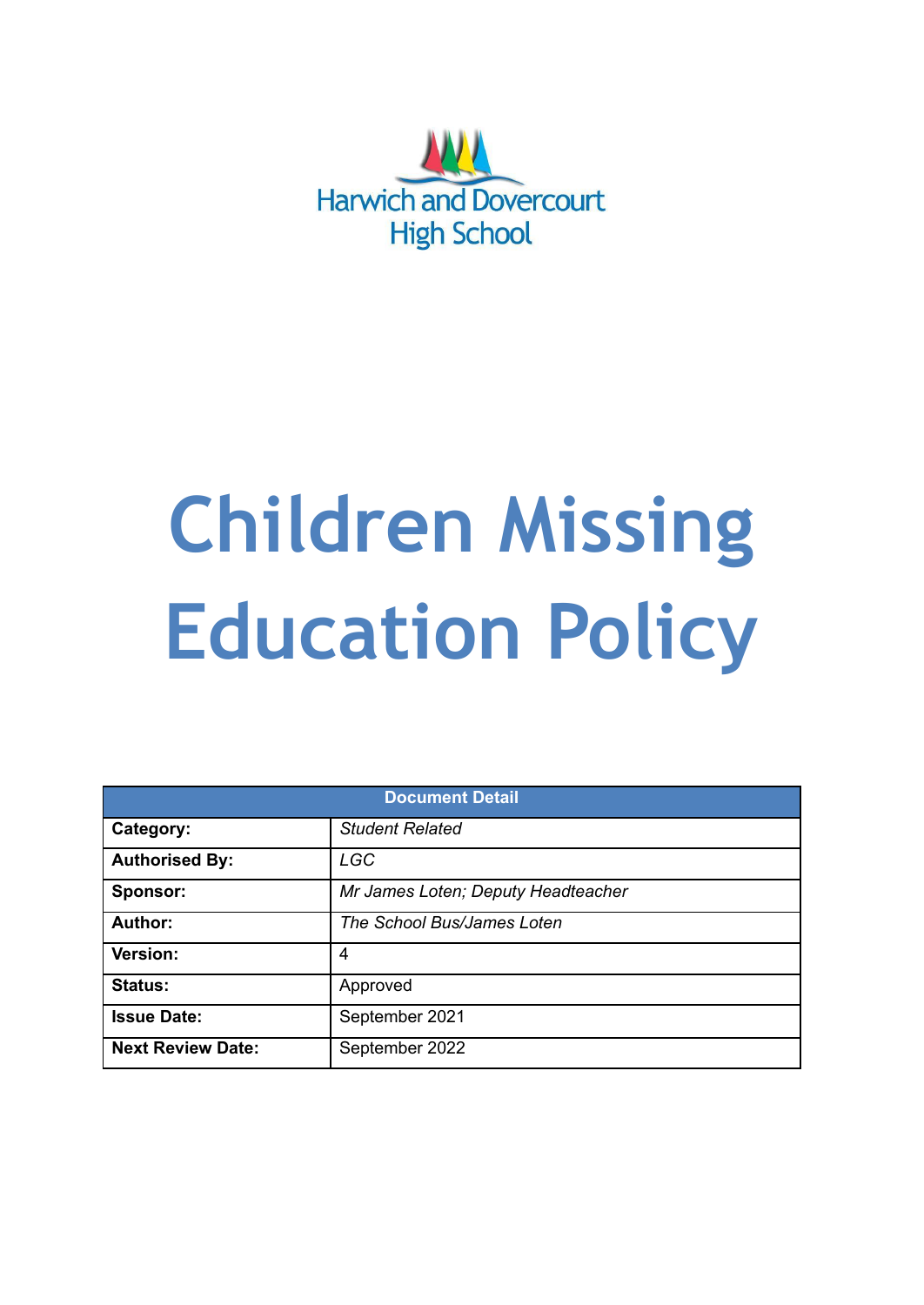## **Ownership and Control**

## **History**

| <b>Version</b> | <b>Author</b> | <b>Dated</b> | <b>Status</b> | <b>Details</b>       |
|----------------|---------------|--------------|---------------|----------------------|
|                | <b>JLO</b>    | March 2019   | Approved      | Approved by Chair's  |
|                |               |              |               | Action 18 March 2019 |
| 2              | <b>JLO</b>    | September    | Approved      | Approved by Chair's  |
|                |               | 2019         |               | Action Sept 2019     |
| 3              | <b>JLO</b>    | November     | Approved      | Approved by LGC 5th  |
|                |               | 2020         |               | <b>Nov 2020</b>      |
| 4              | <b>JLO</b>    | September    | Approved      | Approved by LGC 23rd |
|                |               | 2021         |               | Sept 2021            |

#### **Intended Audience**

| <b>Intended Audience</b> | Intended Method of Distribution  |
|--------------------------|----------------------------------|
| All Staff                | <b>Staff Shared Google Drive</b> |
| Governors                | Sigma Intranet                   |
| <b>Parents</b>           | Website                          |

#### **AMENDMENT TRACKER**

#### **Name of reviewer: Mr James Loten**

## **Date of review: September 2021**

## **Summary of all changes being proposed in this policy review:** Changes to dates only are highlighted in yellow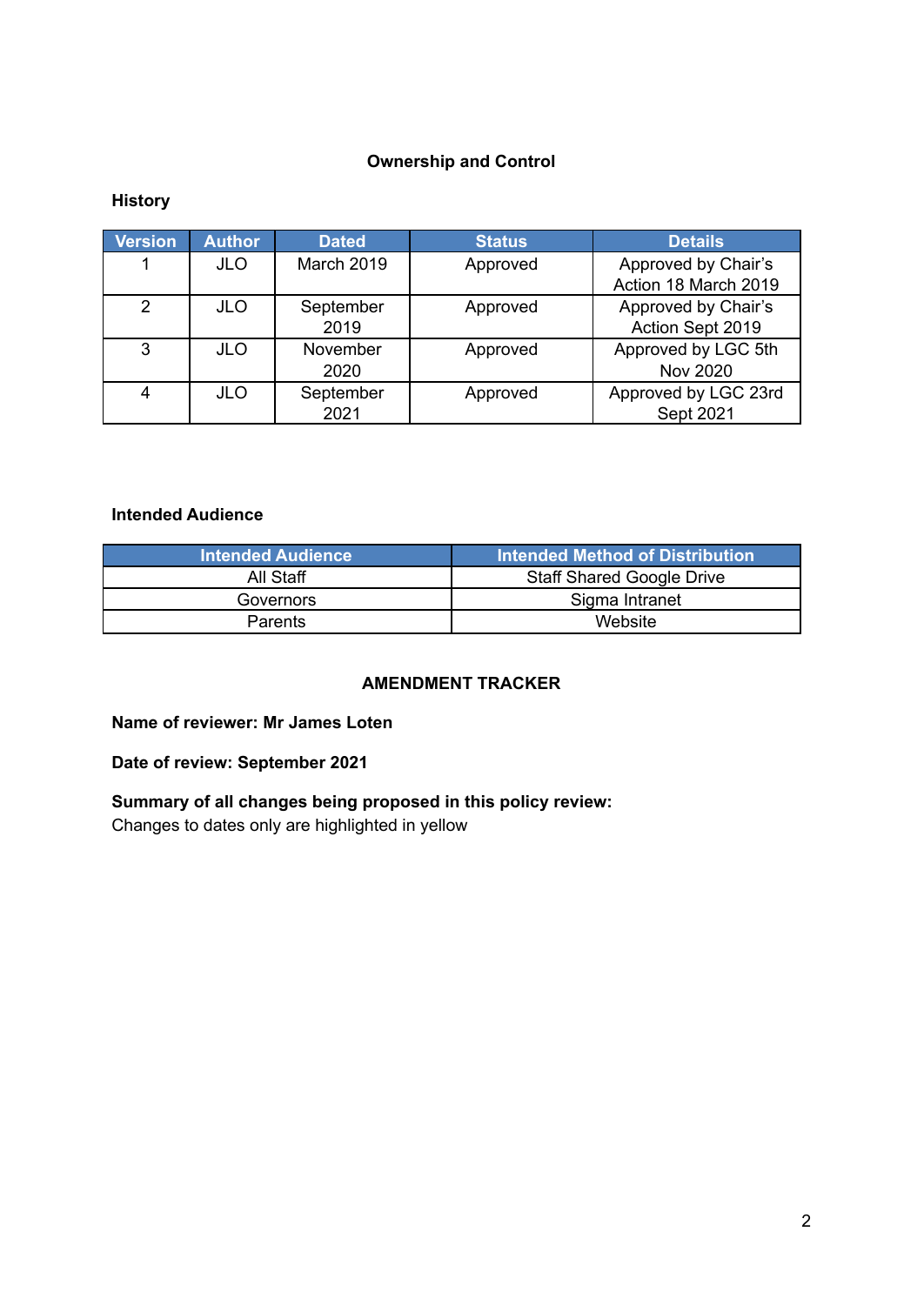# **Contents:**

[Statement of intent](https://docs.google.com/document/d/1QjMwi8rs4Y2bZkd1mo__JNNzNA-fIRtw7pY6rTygSro/edit?ts=5c8a3165#heading=h.1fob9te)

- 1. [Legal framework](https://docs.google.com/document/d/1QjMwi8rs4Y2bZkd1mo__JNNzNA-fIRtw7pY6rTygSro/edit?ts=5c8a3165#heading=h.tyjcwt)
- 2. [Definitions](https://docs.google.com/document/d/1QjMwi8rs4Y2bZkd1mo__JNNzNA-fIRtw7pY6rTygSro/edit?ts=5c8a3165#heading=h.3dy6vkm)
- 3. [Why children miss education](https://docs.google.com/document/d/1QjMwi8rs4Y2bZkd1mo__JNNzNA-fIRtw7pY6rTygSro/edit?ts=5c8a3165#heading=h.1t3h5sf)
- 4. [Children at particular risks of missing education](https://docs.google.com/document/d/1QjMwi8rs4Y2bZkd1mo__JNNzNA-fIRtw7pY6rTygSro/edit?ts=5c8a3165#heading=h.4d34og8)
- 5. [Roles and responsibilities](https://docs.google.com/document/d/1QjMwi8rs4Y2bZkd1mo__JNNzNA-fIRtw7pY6rTygSro/edit?ts=5c8a3165#heading=h.2s8eyo1)
- 6. [Induction and training](https://docs.google.com/document/d/1QjMwi8rs4Y2bZkd1mo__JNNzNA-fIRtw7pY6rTygSro/edit?ts=5c8a3165#heading=h.17dp8vu)
- 7. [Working with others](https://docs.google.com/document/d/1QjMwi8rs4Y2bZkd1mo__JNNzNA-fIRtw7pY6rTygSro/edit?ts=5c8a3165#heading=h.3rdcrjn)
- 8. [Safeguarding](https://docs.google.com/document/d/1QjMwi8rs4Y2bZkd1mo__JNNzNA-fIRtw7pY6rTygSro/edit?ts=5c8a3165#heading=h.26in1rg)
- 9. [Admissions register](https://docs.google.com/document/d/1QjMwi8rs4Y2bZkd1mo__JNNzNA-fIRtw7pY6rTygSro/edit?ts=5c8a3165#heading=h.lnxbz9)
- 10.[Removing a pupil from the admissions register](https://docs.google.com/document/d/1QjMwi8rs4Y2bZkd1mo__JNNzNA-fIRtw7pY6rTygSro/edit?ts=5c8a3165#heading=h.35nkun2)
- 11. [Monitoring and review](https://docs.google.com/document/d/1QjMwi8rs4Y2bZkd1mo__JNNzNA-fIRtw7pY6rTygSro/edit?ts=5c8a3165#heading=h.44sinio)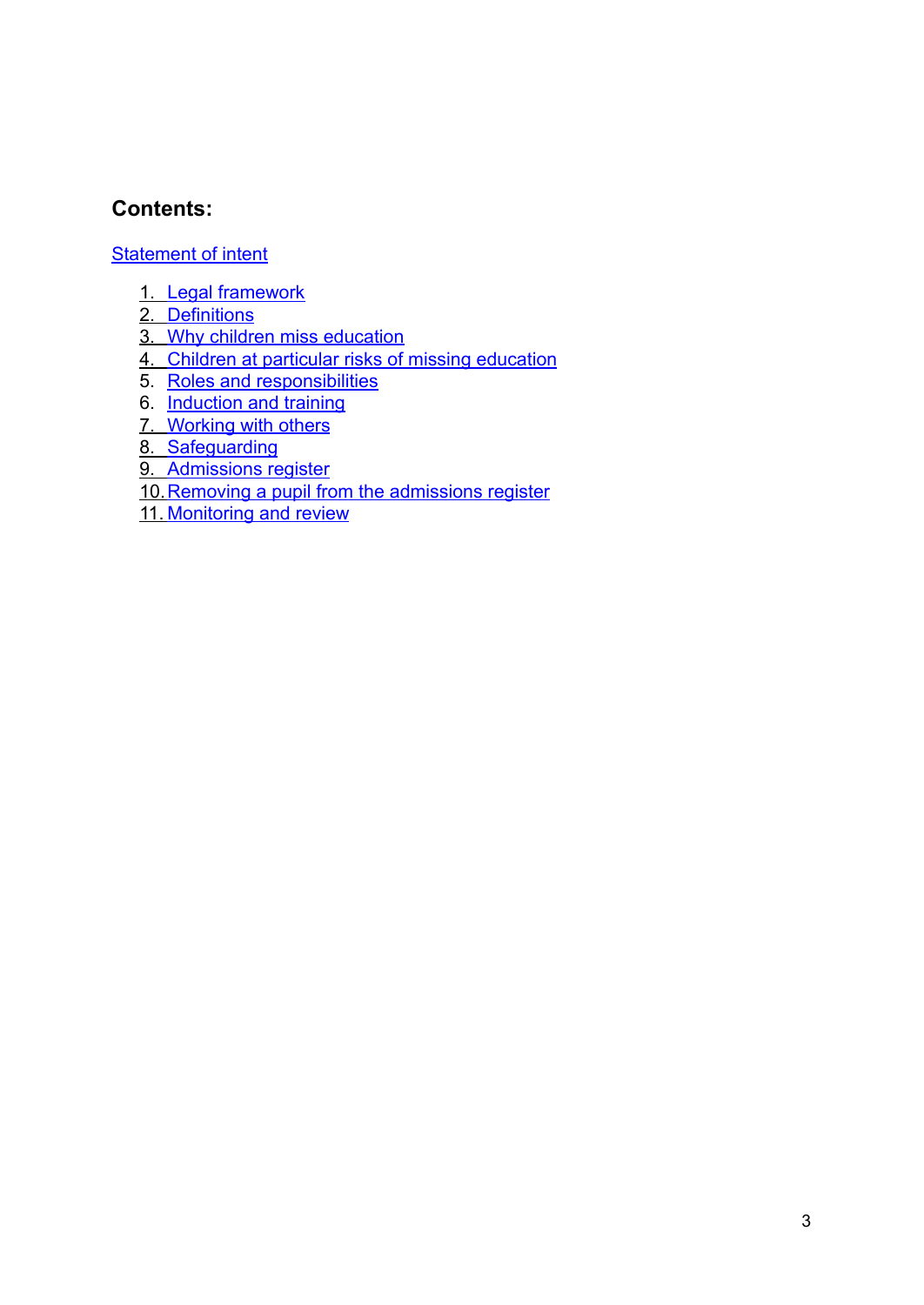# **Statement of intent**

All children are entitled to a full-time education, regardless of their circumstances. Unfortunately, children missing education (CME) risk underachieving, being victims of abuse, and not being in education, employment or training (NEET) in later life.

The LA has a legal duty to identify when there are CME and help them back into education. This policy highlights what our school will do to help the LA with its duty.

Signed by:

Headteacher Date: September 2021

 $\frac{d}{dt}$ 

Chair of Governors Date: September 2021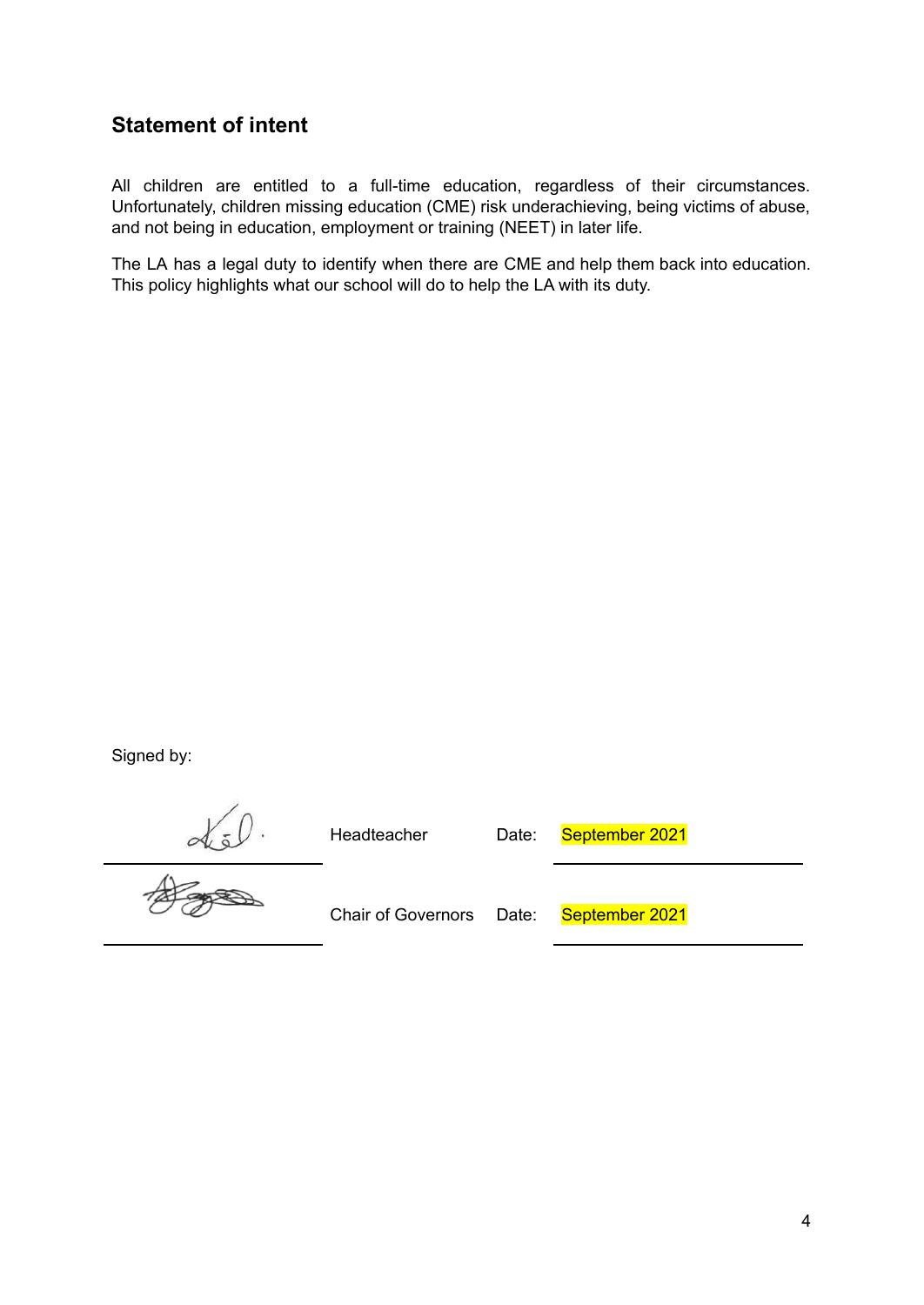# **Legal framework**

This policy has due regard to legislation and statutory guidance, including, but not limited to, the following:

- DfE (2018) 'Working together to safeguard children'
- DfE (2021) 'Keeping children safe in education'
- DfE (2016) 'Children missing education'
- DfE (August 2020) 'School attendance'
- The Education Act 1996
- The Education Act 2002
- The Education and Inspections Act 2006
- The Children Act 1989
- The Children Act 2004
- The Education (Pupil Registration) (England) Regulations 2006 (as amended in 2016)
- The Education (Pupil Information) (England) Regulations 2005 (as amended in 2018)
- The School Information (England) Regulations 2008 (as amended in 2018)
- The Education (Provision of Full-Time Education for Excluded Pupils) (England) Regulations 2007 (as amended in 2014)

# **Definitions**

For the purpose of this policy, a "child missing education" is defined as a child or young person of compulsory school age who is not attending school, not placed in alternative provision by an LA, and who is not receiving a suitable education elsewhere. This definition also includes children who are receiving an education, but one that is not suitable; this could include children who are not receiving full-time education suitable to their needs, e.g. age, ability, aptitude, SEND.

## **Why children miss education**

There are a number of reasons as to why children miss school, including the following:

- Failing to be registered at a school at the age of five or eleven
- Failing to make a successful transition
- Exclusion
- Mid-year transfer of school
- Families moving into a new area
- Inadequate home education

Aside from these reasons, if a child is missing from school, particularly repeatedly, this can act as a vital warning sign of a range of safeguarding concerns, such as the following:

- Abuse and neglect including sexual abuse or exploitation and criminal exploitation
- Mental health issues such as risk of substance abuse, risk of travelling to conflict zones, risk of FGM or risk of forced marriage
- Exploitation /radicalisation
- County Lines

# **Children at particular risks of missing education**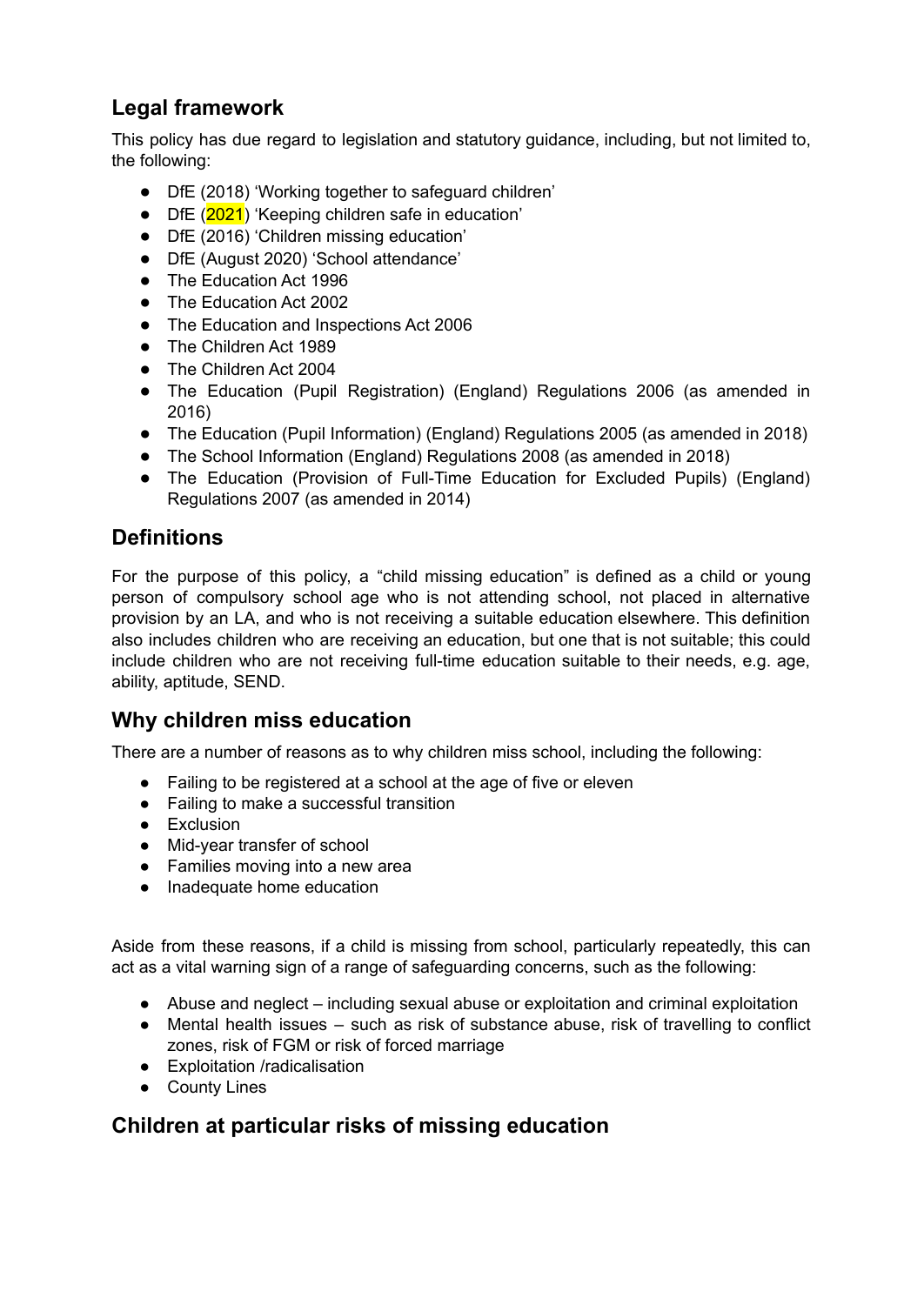As there could be many reasons for a child to be missing from education, the LA will make a judgement on a case-by-case basis. The following list indicates pupils who are most at risk of missing education:

**Pupils at risk of harm or neglect** – where this is suspected, local child protection procedures will be followed; however, if a child is in immediate danger or at risk of harm, a referral will be made immediately to children's social care (and the police if appropriate). The LA officers responsible for CME will check a referral has been made, and will contact children's social care if this is not the case. Should there be a reason to suspect a crime has been committed or the child's safety is at risk, the LA will contact the police.

**Children of Gypsy, Roma and Traveller (GRT) families** – when a GRT pupil leaves the school without naming their next destination school, the school will contact the LA. If necessary, the school will consult the LA Traveller Education Support Services/ CME officer for advice on the best strategies to ensure minimal disruption to the GRT pupil's education.

**Children of service personnel** – the school will contact the Ministry of Defence Children's Education Advisory Service for advice to ensure continuity of education for these children.

**Missing children/runaways** – should the school suspect a child has gone missing/run away, an appropriate staff member, usually the DSL or DDSL, will consult the DfE for advice on missing children.

**Children and young people supervised by the Youth Justice System** – in this case, LA Youth Offending Teams are responsible for supervising children (aged 8 to 18). Where a young person is registered at the school prior to custody, the school will keep the place open for their return.

**Children who cease to attend school** – where the reason for a child who has stopped attending a school is not known, the LA will investigate the situation. The school will continue to track and share any and all information.

**Children of migrant families** – there is an increased risk of a child missing education if they are part of a new migrant family who may not yet have settled into a fixed address, or may have arrived into an LA area without the authority becoming aware.

# **Roles and responsibilities**

#### **The school**

- The school will enter pupils on the admissions register at the beginning of the first day on which it has been agreed by the school, or the day that the school has been notified, that the pupil will attend the school.
- In the event that a pupil fails to attend the school on the agreed or notified date, the school will undertake reasonable enquiries to establish the reason for this absence, and will notify the LA at the earliest opportunity.
- The school will aim to hold more than one emergency contact number for each pupil.
- The school will keep an accurate and up-to-date admissions register by encouraging parents to inform them of any changes.
- The school will monitor pupils' attendance through a daily register.
- The school will agree with the LA what intervals are best to inform them of pupils who are regularly absent from school, or who have missed 10 school days or more without permission.
- Where a pupil has not returned to school for 10 days after an authorised absence, or is absent from the school without authorisation for 20 consecutive school days, the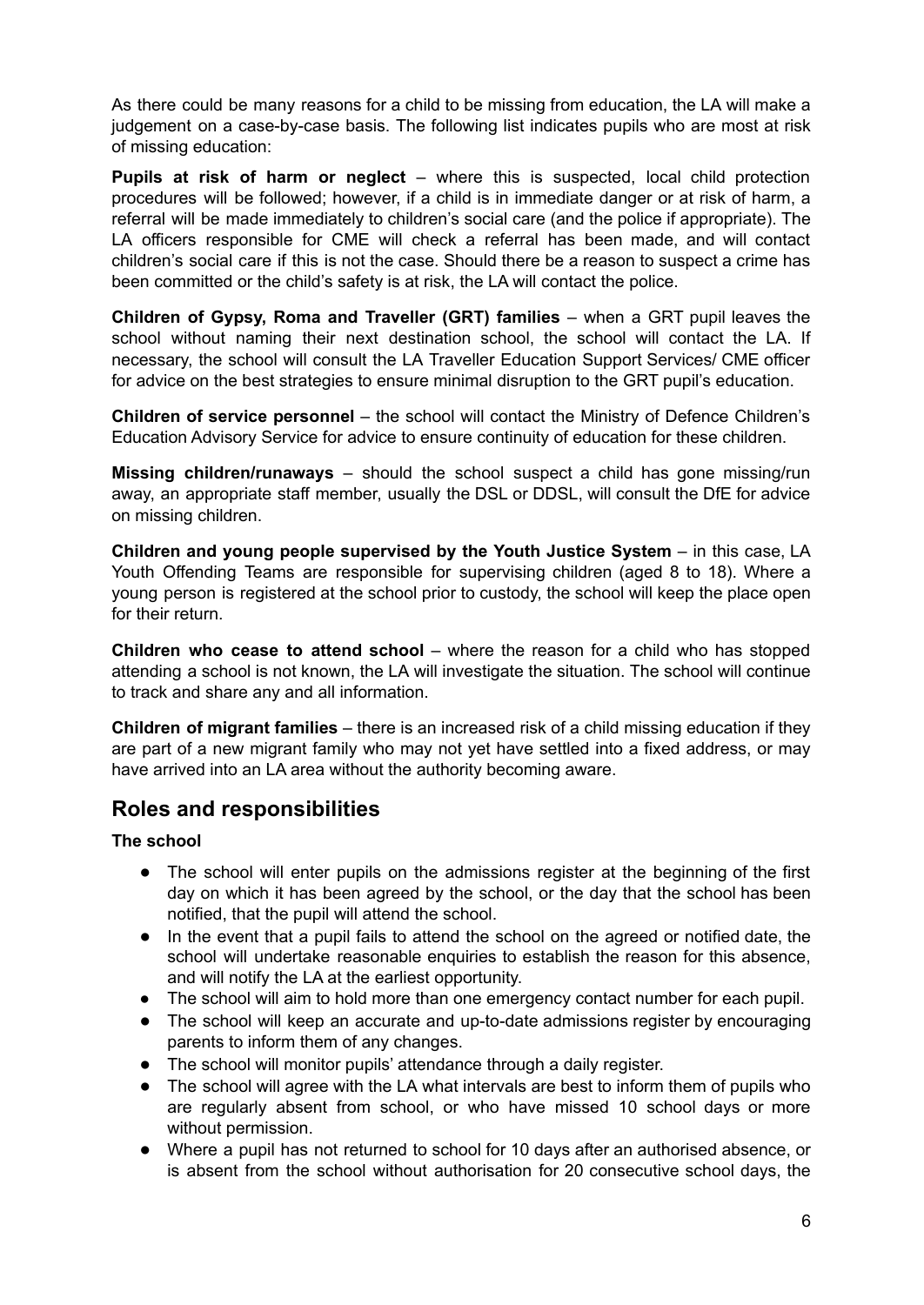school will remove the pupil from the admission register if the school and the LA have failed to establish the whereabouts of the child after making reasonable enquiries.

- The school will notify the LA if any pupil is to be deleted from the admission register in the circumstance outlined in Regulation 8 of the Education (Pupil Registration) (England) Regulations 2006 (as amended in 2016).
- Pupils who remain on the school roll are not necessarily missing education, but will be monitored and attendance will be addressed when it is poor.
- The school will arrange full-time education for excluded pupils from the sixth school day of a fixed-period exclusion.
- The school will provide information to the LA regarding standard transitions, if requested to do so by the LA.

#### **Staff members**

- All staff will be alert to the potential need to implement early help for a pupil who is frequently missing/goes missing from care or home.
- All staff will be aware of the school's unauthorised absence and children missing from education procedures.
- Where staff have concerns about pupils relating to CME, staff will use their professional judgement and knowledge of individual pupils to inform their decision as to whether welfare concerns should be escalated to the DSL or their deputy. Staff may disclose via the HDHS: Reporting a Safeguarding Concern Form.

#### **The LA**

- Under the Education Act 1996, the LA has a duty to establish the identities of children in the area who are not registered pupils at a school and are not receiving education provision otherwise.
- The LA will provide full-time education for permanently excluded pupils from the sixth school day of a fixed-period exclusion.
- When it is brought to the LA's attention that a child may not be receiving a suitable education, the LA will serve notices on parents to assure the LA that their child is receiving such an education.
- The LA will issue School Attendance Orders to parents who fail to assure the LA that their child is receiving a suitable education, and the LA believes that the child should attend school.
- The LA will prosecute parents that do not comply with a School Attendance Order.
- The LA will prosecute or fine parents/carers of school-registered children who fail to ensure their child attends school regularly.
- The LA will ensure that children identified as not receiving suitable education are returned to full-time education either at the school or elsewhere.
- The LA will ensure that the school demonstrates prompt action and effective early intervention procedures to ensure children are safe and receiving suitable education.
- The LA will apply to court for an Education Supervision Order for a CME.
- The LA will ensure that children who return to full-time education are appropriately supported, taking into account the reasons why they missed education in the first place.
- Pupils with SEN statements, or EHC plans, are able to be home educated. If the statement/EHC plan sets out the provision that the pupil should receive at home, or names a school where the provision will be received, but the parent/carer chooses to home educate the child, the LA will arrange the provision and ensure that it is suitable to the child's special educational needs. The LA will review this statement annually.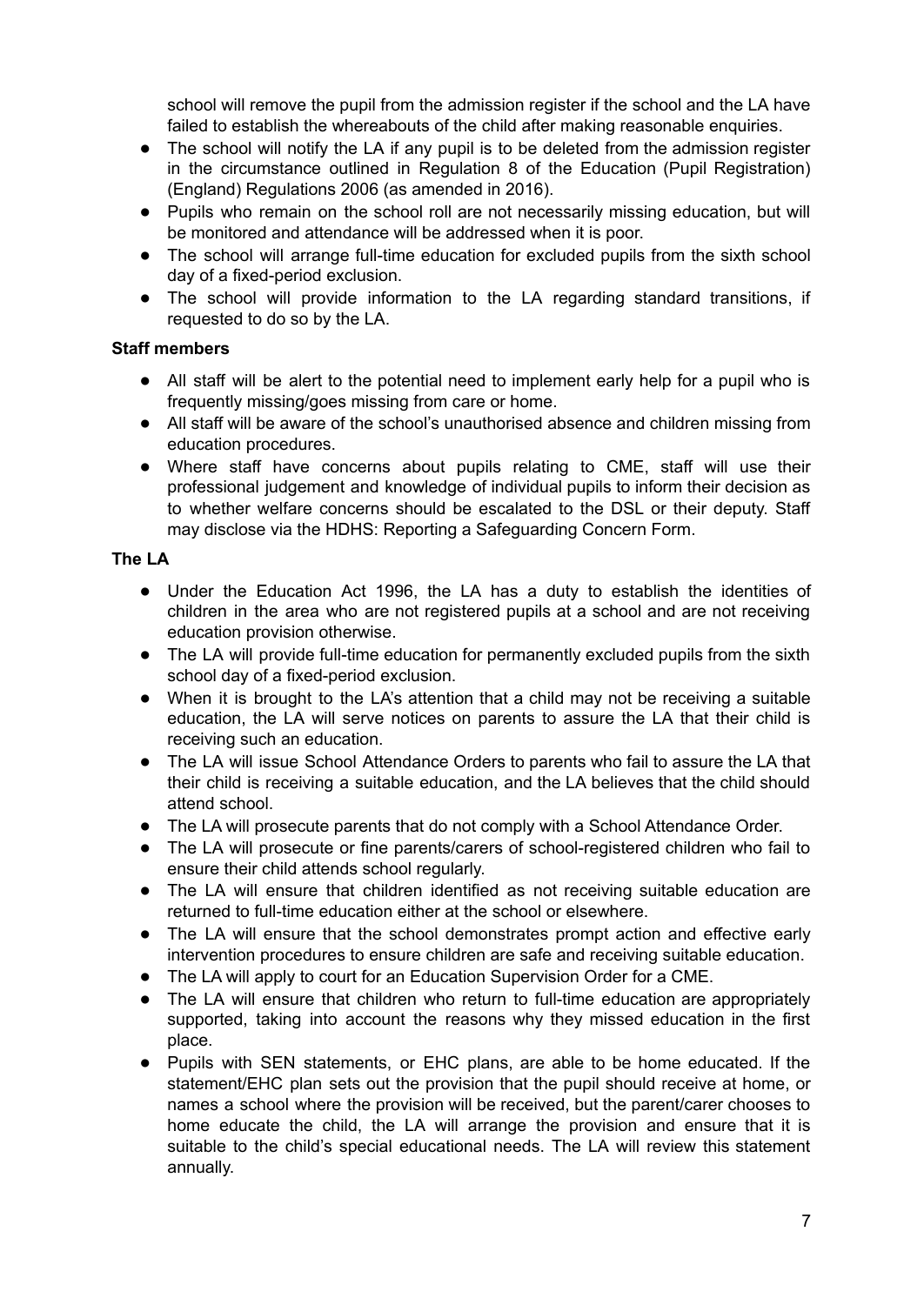- The LA is responsible for liaising and sharing information with other agencies to support children who miss education.
- The LA is responsible for referring to the LA children's social care where there is concern for a child's welfare, as well as the police if there is reason to suspect a crime has been committed.

#### **Parents**

- Parents are responsible for ensuring that their children, who are of compulsory school age, are receiving suitable full-time education.
- Parents are responsible for notifying the school in writing where they will be home-schooling their child, in order for the child to be removed from the admissions register.
- Parents will notify the school regarding any absences or changes to the pupils' education arrangements.
- Parents are responsible for providing the school with more than one emergency contact number where possible.

## **Induction and training**

- The safeguarding response to children who go missing from education will be explained to staff during their induction.
- All staff will receive annual safeguarding and child protection training, including an update on the various safeguarding concern possibilities that CME could represent, any changes to the early help process and staff members' role in this process.

## **Working with others**

- Families moving from one LA to another can sometimes lead to a child being lost in the system and consequently missing education. When a child moves, LAs will work with other LAs, regionally or nationally, to ensure this does not happen.
- The LA will raise awareness of its procedures with local schools, partners and agencies working with children and families.
- To assist them in tracing CME, the LA has contacts with the Department for Work and Pensions, the UK Border Agency and HMRC.
- The school uses a secure internet system, **school2school**, to allow schools to transfer pupil information when a child moves education setting.

# **Safeguarding**

For the purpose of this policy, **"reasonable enquiries"** are defined as limited, investigative powers that the school may action to determine a child's whereabouts and whether they may be in danger.

In line with the Children Act 2004, the school will follow appropriate procedures when carrying out reasonable enquiries, such as the DSL conducting discussions with neighbours, relatives or landlords, to determine whether a child may be at risk of harm.

The DSL will record that they have completed these procedures and, if necessary, make a referral to the children's social care or police.

Where the whereabouts and safety of a child is unknown, the school, in conjunction with the LA, may carry out the following actions:

● Make contact with the parent/carer, relatives and neighbours using known contact details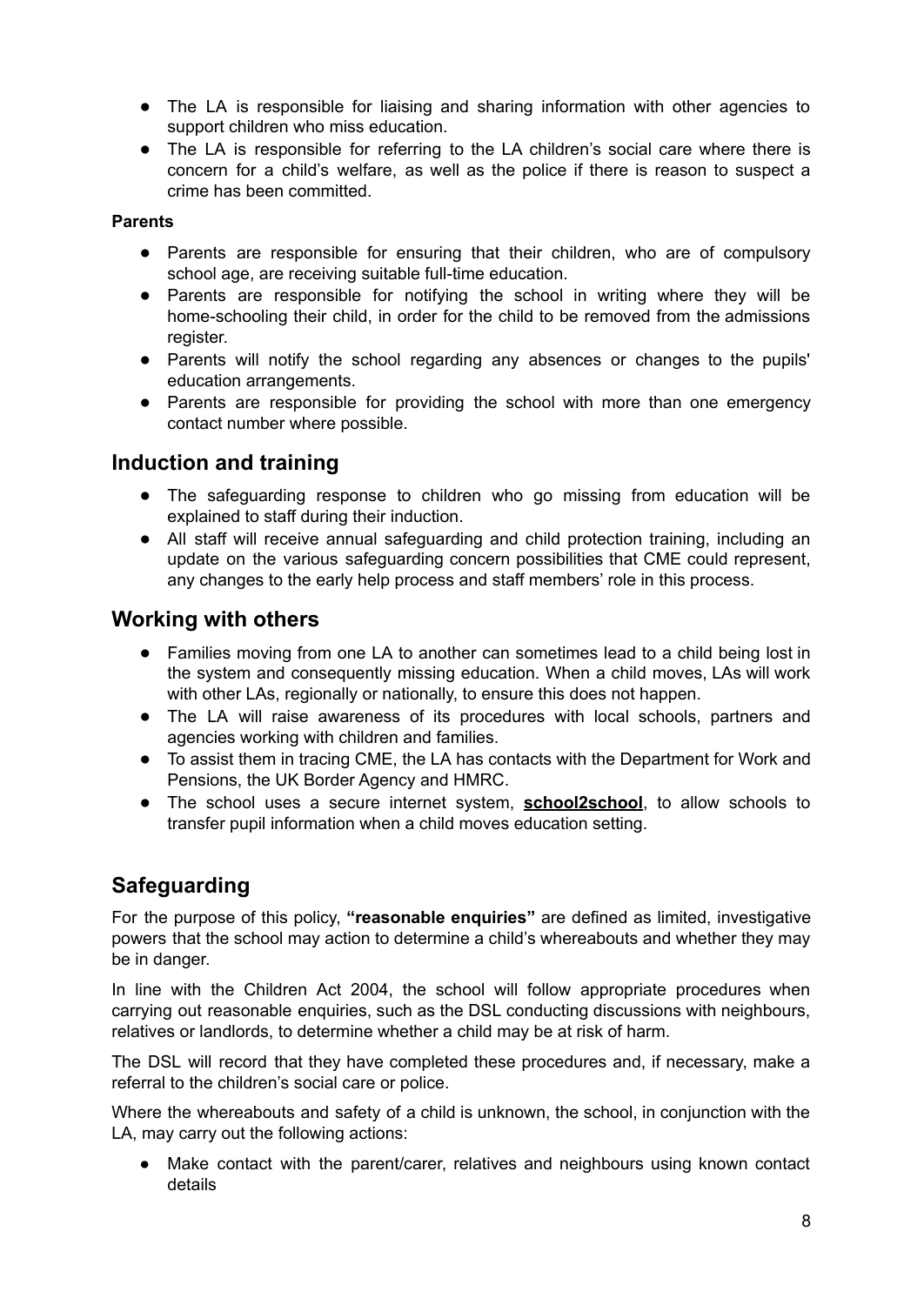- Check local databases
- Check data transfer systems such as school2school or Key to Success
- Follow local information sharing arrangements, and making enquiries via other local databases and agencies where possible
- Check with UK Visas and Immigration and/or the Border Force
- Check with agencies known to be involved with the family
- Check with the LA and school from which the pupil moved originally
- Check with the LA where the pupil lives, if this is different to where the school is located
- Check with the Ministry of Defence Children's Education Advisory Service in the case of children of Service Personnel
- Conduct home visits via an appropriate team, following local guidance concerning risk assessments, and making enquiries with neighbours or relatives, if appropriate

**NB**. This list is not exhaustive – the school and LA will use their judgement towards what reasonable enquiries are appropriate, once all the facts of the case have been taken into account.

# **Admissions register**

The school will ensure that the admissions register is kept up-to-date at all times, and will encourage parents/carers to notify the school of any changes as they occur, such as via email or newsletters.

Pupils will be recorded on the admissions register at the beginning of the first day on which it has been agreed by the school, or the day that the school has been notified, as the date that the pupil will attend the school.

Once a pupil has been recorded on the admissions register, the school will notify the LA within five days, and will supply the LA with all of the details contained on the admissions register for the new pupil.

Where a parent/carer notifies the school that a pupil will live at another address, the school will record the following information on the admissions register:

- The full name of the parent/carer with whom the pupil will live
- The new address
- The date from when it is expected the pupil will live at this address

Where a parent notifies the school that the pupil is registered at another school, or will be attending a different school in future, the school will record the following information on the admissions register:

- The name of the new school
- The date when the pupil first attended, or is due to attend, that school

Parents are able to elect to educate their children at home, and will subsequently withdraw them from school. This can happen at any time, unless the pupil is subject to a School Attendance Order. If a parent notifies the school, the pupil will be deleted from our admission register and inform the LA.

## **Removing a pupil from the admissions register**

The school will inform the LA of any pupil who will be deleted from the admission register where they: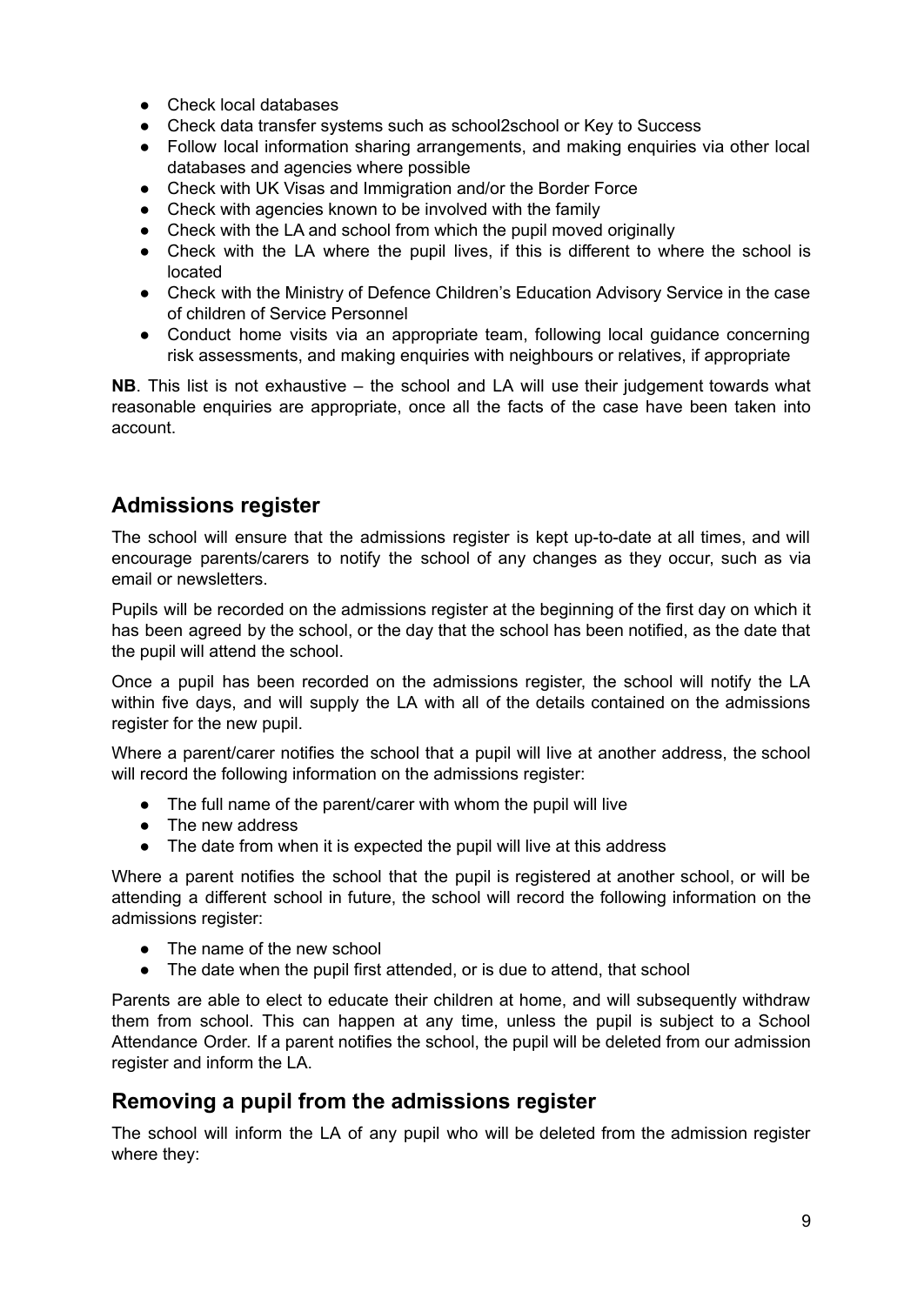- Have been taken out of school by their parents and are being educated outside the school system, e.g. home-schooled.
- Have ceased to attend school and no longer live within a reasonable distance of the school.
- Have been certified by the school medical officer as unlikely to be in a fit state of health to attend school before ceasing to be of compulsory school age, and neither they nor their parent has indicated the intention to continue to attend the school after ceasing to be of compulsory school age.
- Are in custody for a period of more than four months due to a final court order, and the school does not reasonably believe they will be returning at the end of that period.
- Have been permanently excluded.
- Have died.
- Have been registered at another school where it is not indicated this should be the case.
- Are registered at more than one school, but have failed to attend the school and the proprietor of any other schools concerned have consented to the deletion.
- Have been granted authorised leave but have failed to attend school within 10 school days after the period of authorised absence ended, and:
	- o There is reason to believe the pupil is not unable to attend school.
	- o The LA and school are unable to determine the pupil's whereabouts after making joint reasonable enquiries.
- Have been continuously absent from school for a period of not less than 20 school days, and:
	- o The absence was not authorised.
	- o There is reason to believe the pupil is not unable to attend school.
	- o The LA and school is unable to determine the pupil's whereabouts after making joint reasonable enquiries.
- Will cease to be of compulsory school age before the school next meets, and the relevant person has indicated the pupil will not attend the school, or, the pupil does not meet the academic entry requirements for sixth form.

The school will notify the LA that a pupil is to be removed from the admissions register as soon as any of the above criteria are met, and no later than the time at which the pupil's name is actually removed.

If a pupil's name is to be removed from the admissions register, the school will provide the LA with the following information:

- The full name of the pupil
- The full name and address of any parent/carer with whom the pupil lives
- At least one telephone number of the parent/carer with whom the pupil lives
- The full name and address of the parent/carer who the pupil is going to live with and the date the pupil is expected to start living there, if applicable
- The name of the pupil's new school and their expected start date, if applicable
- The grounds for removal from the admissions register under Regulation 8 of the Education (Pupil Registration) (England) Regulations 2006 (as amended), as outlined in [section](https://docs.google.com/document/d/1QjMwi8rs4Y2bZkd1mo__JNNzNA-fIRtw7pY6rTygSro/edit?ts=5c8a3165#heading=h.35nkun2) 10 of this policy.

## **Monitoring and review**

This policy is reviewed annually by the DSL and the headteacher.